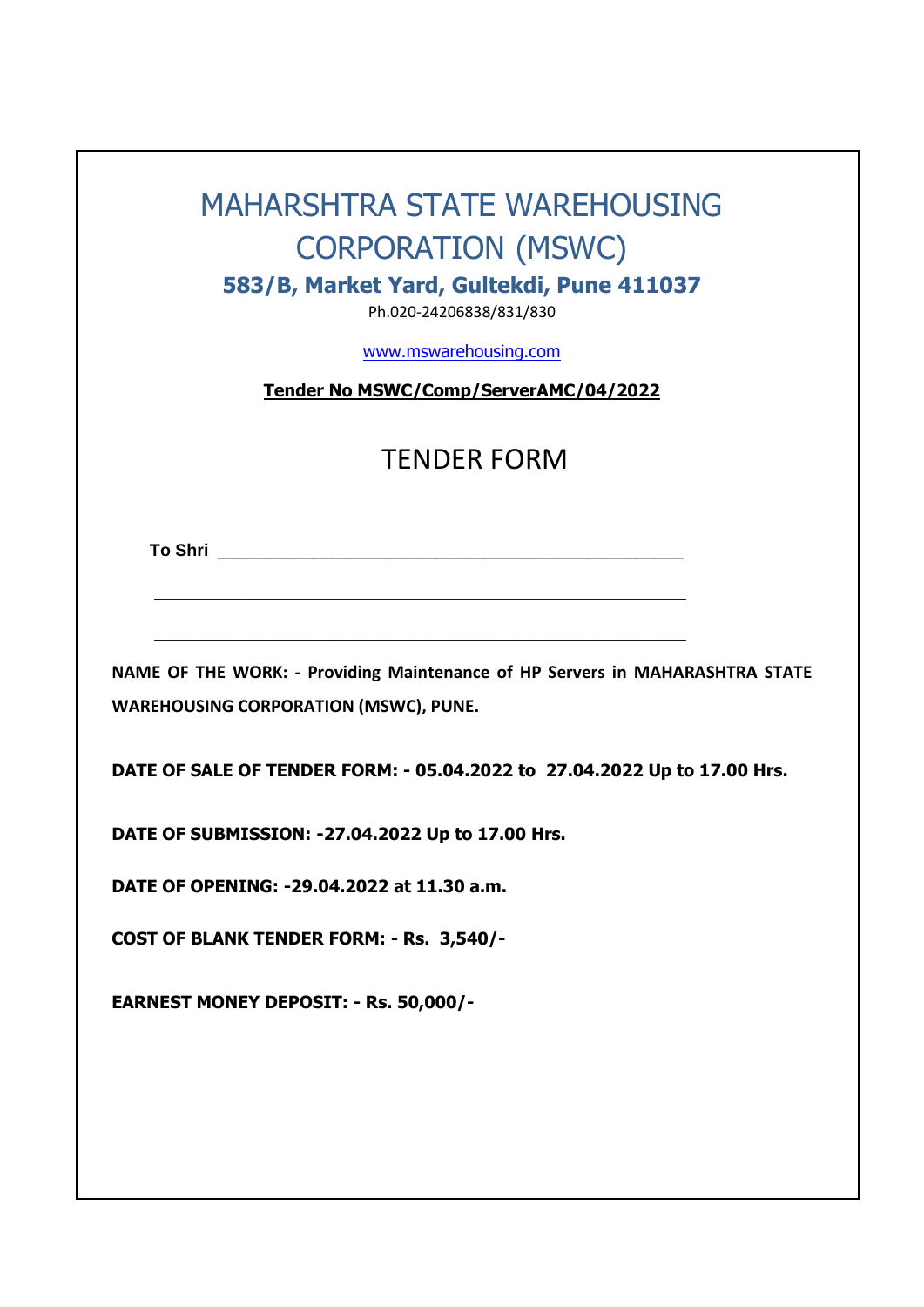# **CONTENTS**

| <b>Section 1</b>     | ÷. | <b>Notice Inviting Tender</b>                                         |                         |
|----------------------|----|-----------------------------------------------------------------------|-------------------------|
| <b>Section 2</b>     | ÷  | <b>Instructions to Tenderer</b>                                       | $\overline{\mathbf{2}}$ |
| <b>Section 3</b>     | t, | <b>Eligibility Criteria for Tenderer</b>                              | 5                       |
| <b>Section 4</b>     | ÷. | <b>Schedule of Requirement &amp; Conditions of</b><br><b>Contract</b> | 6                       |
| <b>Annexure I</b>    | ÷  | <b>Serial Number Details of Servers</b>                               | 13                      |
| <b>Annexure II</b>   | Ē  | <b>Format for Price Schedule AMC Service</b>                          | 14                      |
| <b>Annexure III:</b> |    | <b>SLA Details</b>                                                    | 17                      |
| <b>Annexure IV:</b>  |    | <b>Bank guarantee proforma for furnishing</b><br>performance security | 18                      |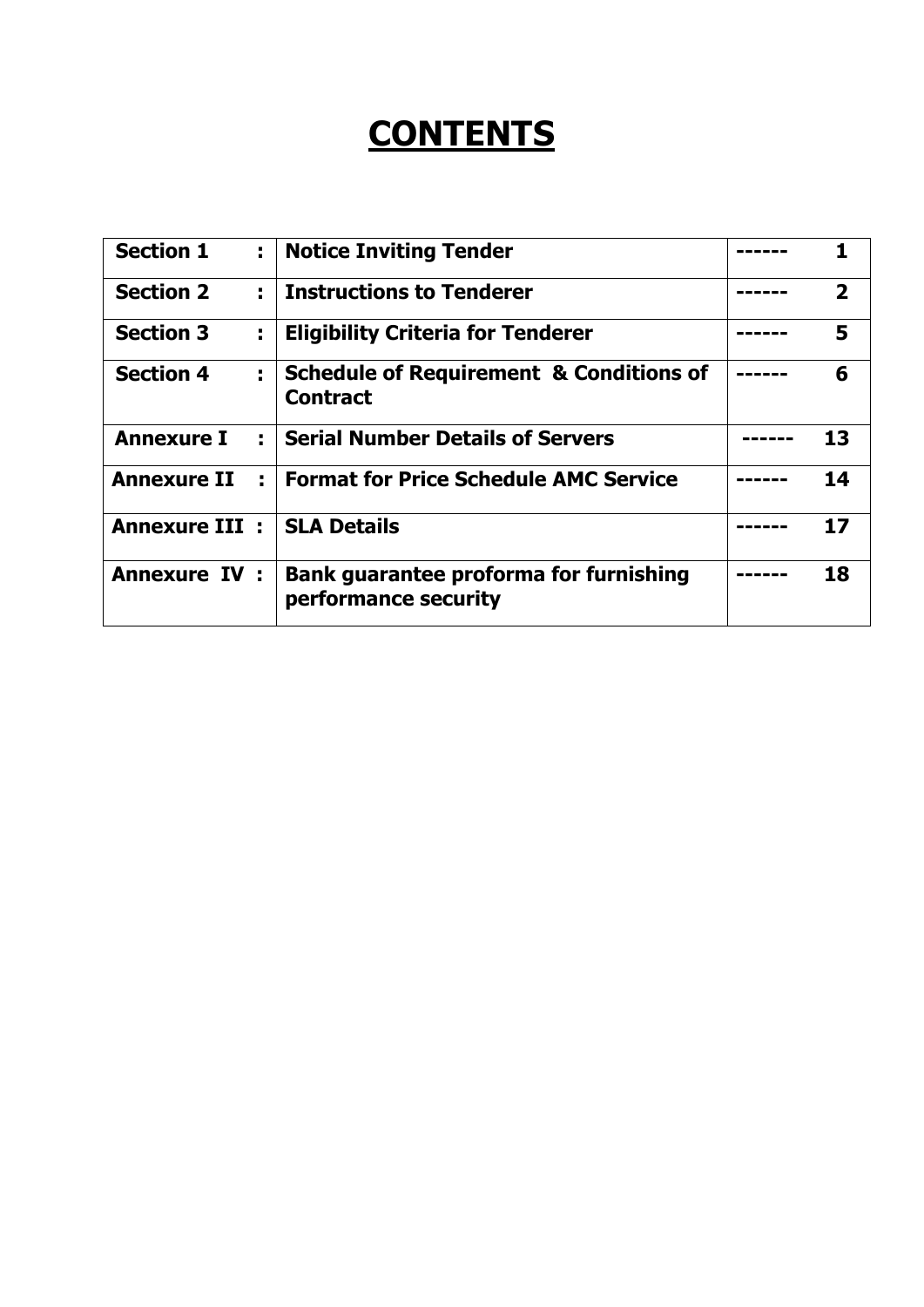#### **-:1:-**

#### **Section 1: Notice Inviting Tender**

MSWC, Pune, invites tenders from eligible Tenderer for Annual Maintenance Contract of HP Servers, installed in Data Centre at MSWC, 583/B, Market Yard, Gultekdi, Pune 411037, for a period of **two years** from the start date of contract with the selected bidder. The contract will cover comprehensive annual maintenance contract of HP Servers for Data Centre operation, as detailed in the tender documents. The prices quoted will remain unchanged for contract period.

The Schedule for Invitation to Tender is given below as under:

**Name of the Purchaser.** Maharashtra State Warehousing Corporation, 583/B, Market Yard, Gultekdi, Pune 411037.

#### **Tender Number. - MSWC/Comp/ServerAMC/04/2022**

#### **Date for issue of Tender Document-05.04.2022 to 27.04.2022 Upto 17.00 Hrs.**

**Place of issue of Tender document.** Tender documents can be downloaded from website www.mahatenders.gov.in

**Clarifications to the Tender Documents.** Clarifications on the tender conditions etc, if any, will have to be forwarded in the name of Chairman & Managing Director, MSWC, 583/B, Market Yard, Gultekdi, Pune 411037. email: [computerbranch.ho@mswc.in](mailto:computerbranch.ho@mswc.in)

**Date, time for Tender are to be Submitted.** Tenders are required to be submitted online on or before 17.00 Hrs. on **27.04.22 at** www.mahatenders.gov.in.

**Date, time and place of opening of Tenders**. Online tenders shall be opened at **11.30 am on 29.04.2022** in MSWC Computer Centre, MSWC, 583/B, Market Yard, Gultekdi, Pune 411037, in the present of trade representatives who wish to attend the bid opening

#### **Date till which the Tender shall be valid: 150 days from the date of opening of the Bid**

**Earnest Money Deposit.** All tenders must be accompanied by an Earnest Money Deposit (EMD) **of Rs 50,000/- (Rupees Fifty thousand only).**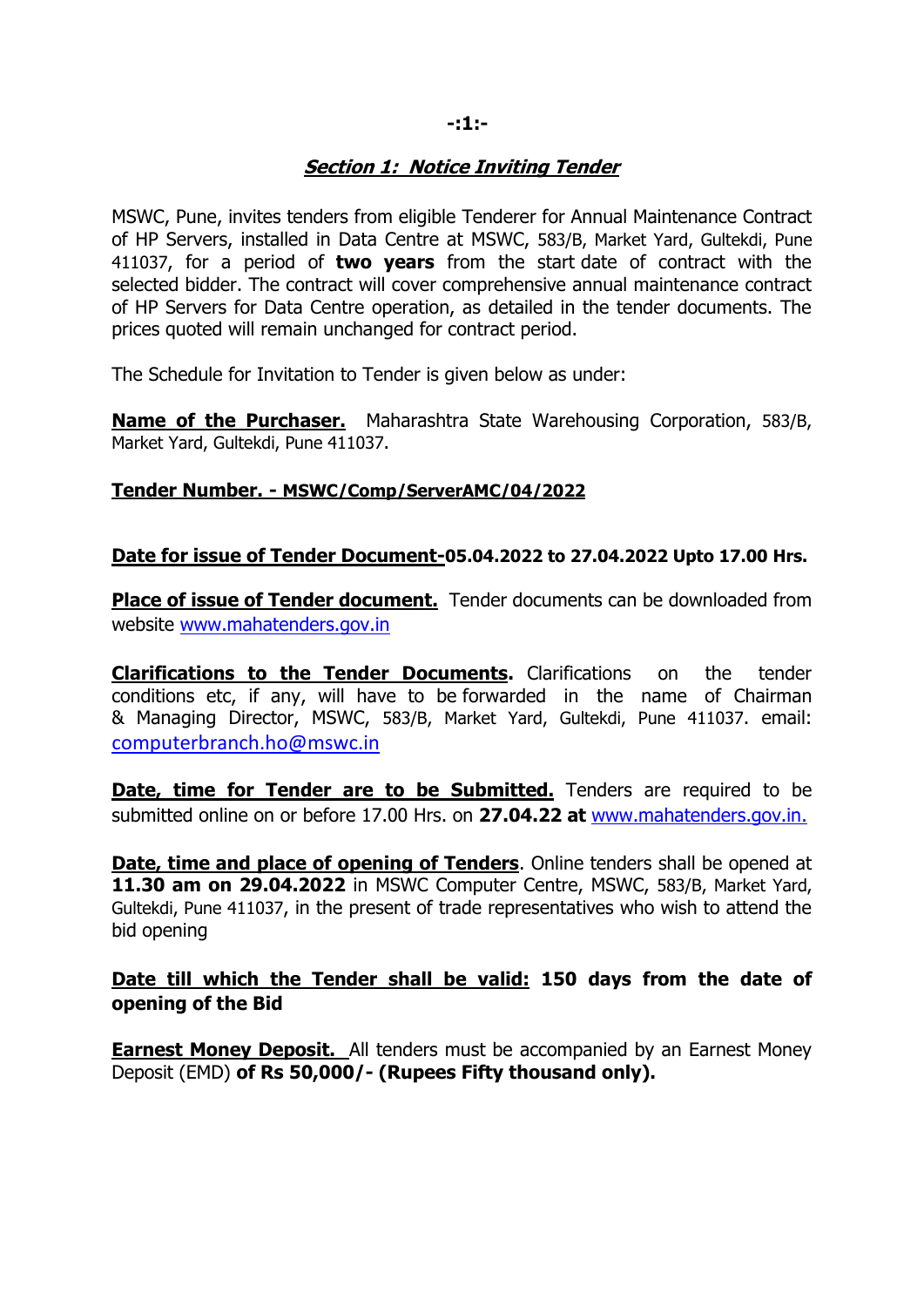#### **-:2:-**

#### **Section 2: Instructions To Tenderer**

2.1 MSWC Data Centre has been set up to support SAP system and to facilitate uninterrupted services to its users Departments throughout the state for enabling them to carry out the daily operations of MSWC on 24X7X365 basis. The AMC Contractor is envisaged to meet stringent uptime requirement of hardware contracted for so as to ensure smooth and continuous operations of MSWC Data Centre. The detailed scope of work for the AMC Contactor has been detailed in Section 4 entitled "Schedule of Requirements & Conditions of Contract".

2.2 Tender documents can be downloaded from website [www.mahatenders.gov.in.](http://www.mahatenders.gov.in/) Tenders are required to be submitted online only.

| Date of issue of<br>Tender document          | 05.04.2022 to 27.04.2022 Up to 17.00 Hrs.                                       |  |  |  |  |
|----------------------------------------------|---------------------------------------------------------------------------------|--|--|--|--|
| Cost of Tender                               | $3,540/-$                                                                       |  |  |  |  |
| Last Date & time for<br>submission of Tender | 27.04.2022 Up to 17.00 Hrs.                                                     |  |  |  |  |
| Due Date & time for<br><b>Tender Opening</b> | 29.04.2022 at 11.30 a.m                                                         |  |  |  |  |
| <b>Bid Validity</b>                          | 150 days from the date of Tender Opening                                        |  |  |  |  |
| <b>Tender System</b>                         | Through E-tendering System                                                      |  |  |  |  |
| Contact Officer for<br>clarification         | Programmer, Computer Centre, MSWC, 583/B,<br>Market Yard, Gultekdi, Pune 411037 |  |  |  |  |

2.3 Schedule of Tender Enquiry is given below:-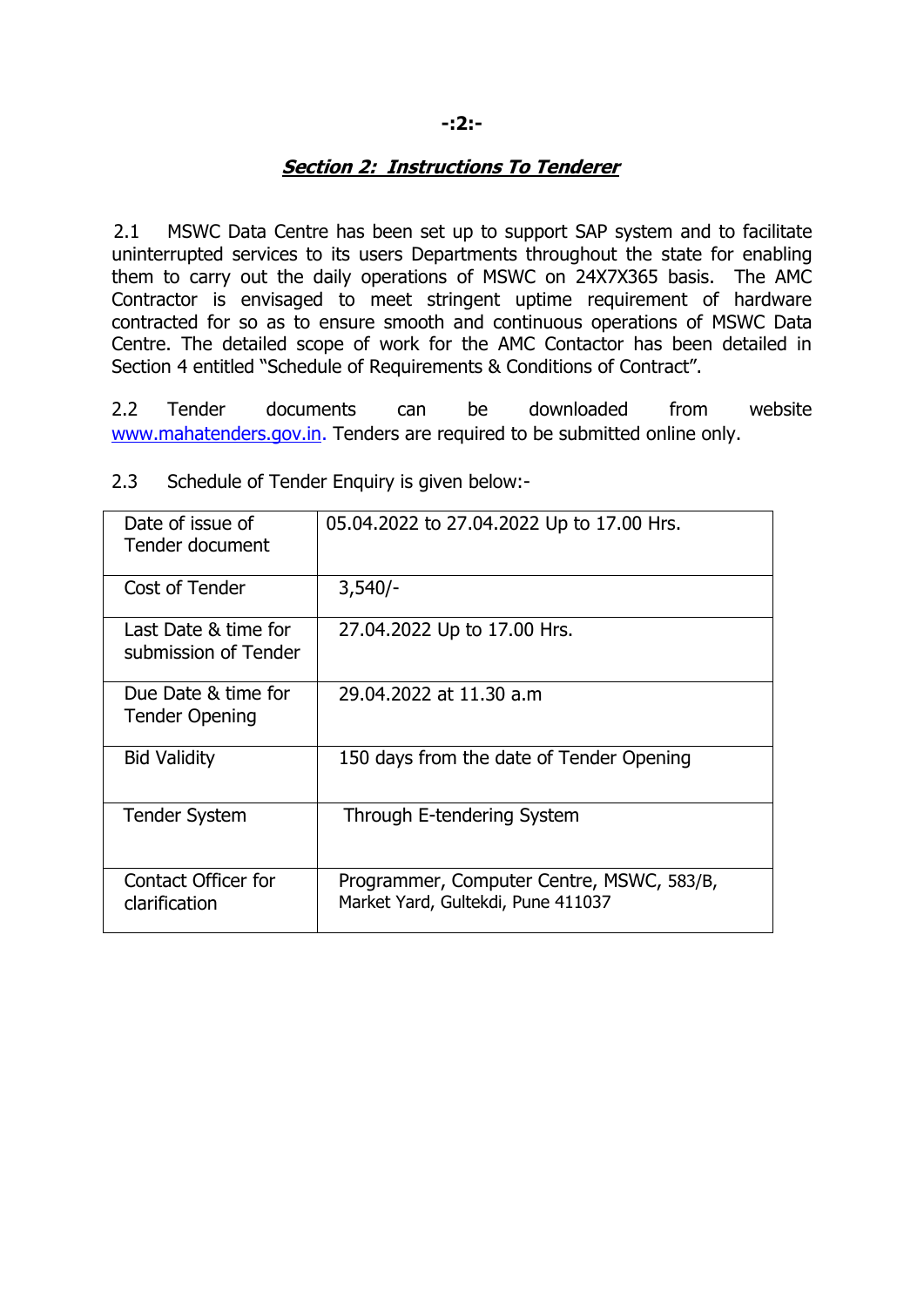2.4 The prices quoted should be on Indian Rupee basis and should include all the charges till the AMC period. The taxes will be applicable extra.

2.5 The details of the existing HP Servers, to be covered under AMC, are given in the Annexure "I" attached to this Tender Enquiry. The Tenderer are required to quote comprehensive AMC charges for each of the individual item in existing hardware. The format of price bid is enclosed as Annexure "II". Bids shall be evaluated based upon all inclusive cost of the service provider for providing comprehensive AMC for HP Servers installed in the Data Centre for the period of two years.

2.6 The Tenderer shall offer and quote for all items and services indicated in the tender. Tender responses that do not cover all items shall be summarily rejected.

2.7 The Tenderer should enclose documentary evidence in support of their claim that they are meeting the Eligibility Requirement as detailed in the section'3'. All documentation required is to be in English Language.

2.8 The Tender should be complete in all respects and if the Tender is incomplete the offer may be rejected.

2.9 The amount of **Earnest Money Deposit is Rs.50,000/- (Rupees Fifty thousand only)**. The amount of EMD should be deposited in account through online tendering system.

2.10 The Earnest Money deposited by the unsuccessful Tenderer will be refunded without any interest through E- tendering system and on award of contract to the successful Tenderer. The EMD for the successful Tenderer shall be refunded on submission of Performance Security.

2.11 EMD of the Tenderer would be forfeited if:

- a) The Tenderer is not willing to abide by the terms and conditions after submission of tender.
- b) The Tenderer withdraws the tender before receipt of final acceptance
- c) The Tenderer fails to furnish Performance Bank Guarantee as indicated in this tender within the stipulated time.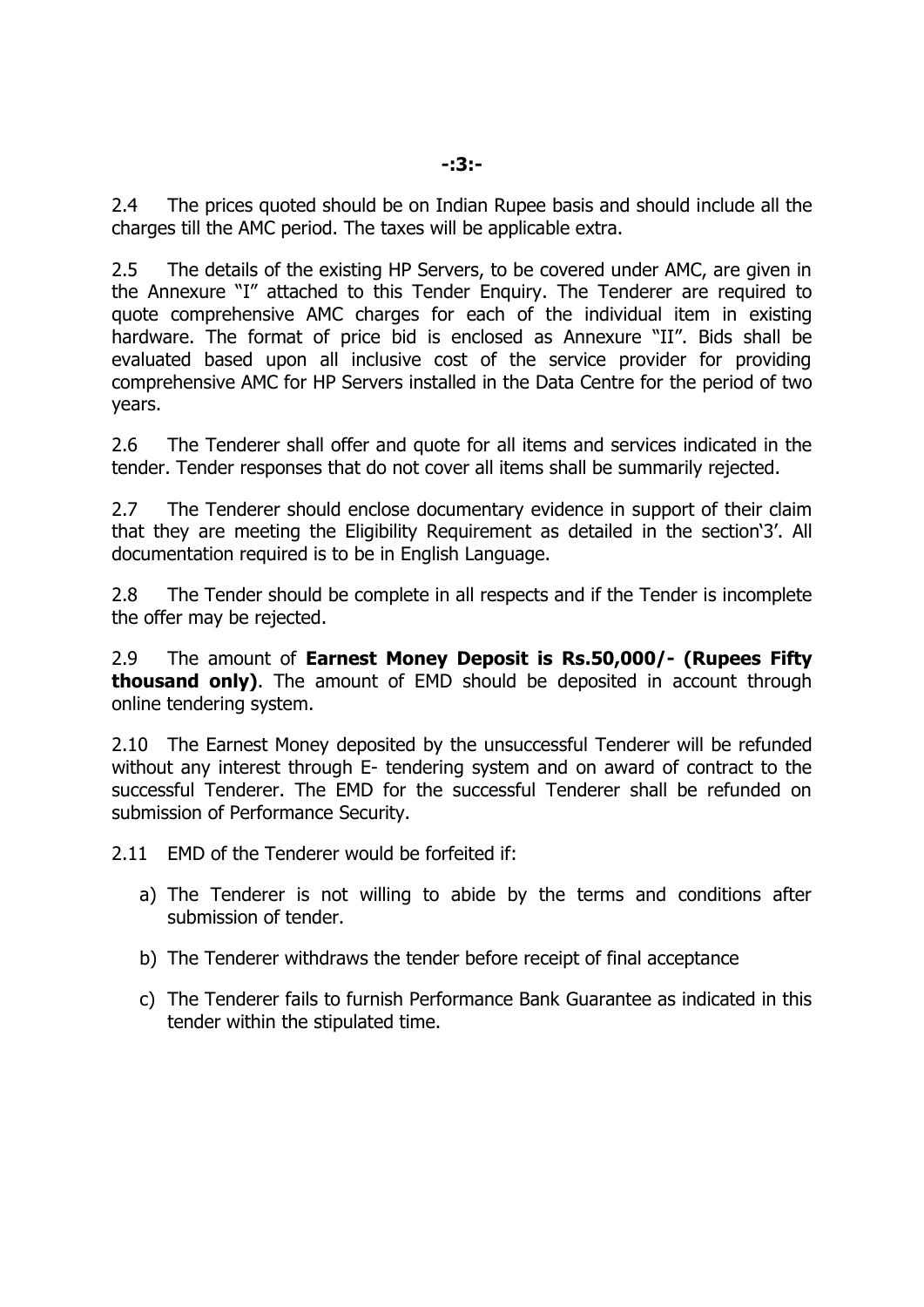2.12 The Tenderer shall abide by the "Schedule of Requirement and conditions of Contract" as mentioned in this tender. It must be clearly understood that the prices quoted in the tender are to include everything required to be done for the proper completion of the project as per the "Schedule of Requirement and terms & conditions" mentioned in the tender although special mention thereof may have been omitted in the "Schedule of Requirement & conditions of Contract".

2.13 The scope of work indicated in the section "Schedule of Requirement and conditions of Contract" refer to the minimum requirements that the Tenderer is required to meet. Tenders in non-compliance of the scope of work indicated in section "Schedule of Requirement & conditions of Contract" would be summarily rejected. The Tenderer is required to quote for any accessories etc., which are required to effectively deliver the services as required.

2.14 The Purchaser does not bind itself to recommend for acceptance of the lowest or any tender or to assign any reason for non-acceptance.

2.15 Offers received other than online tender system will be treated as defective, invalid and rejected.

2.16 Only detailed complete offers received prior to closing time and date of the Tenders will be taken as valid.

2.17 **Award of Contract.** After evaluation of the bids received, the Purchaser would award of Contract to the lowest bidder, whose bid is technically acceptable and meets the eligibility requirement. Successful bidder should enter in an agreement with MSWC for this work on required stamp paper.

2.18 **Performance Security**. Within 30 days of award of contract, the successful Tenderer is required to submit a Performance Bank Guarantee as per the Performa attached in **Annexure IV**, for 5% of the contract value towards Performance Security. The Bank Guarantee would be valid for a period of contract plus 3 months from the date of signing of contract. (i.e. 27 months from the date of contract)

2.19 The Purchaser reserves right to modify the terms and conditions to the Contract, during the Project execution, so as to meet contingency situations, which can arise from time to time. Such modifications would be discussed and agreed upon by the successful Tenderer taking into consideration the Cost, time and other implications. After finalization of modification, the Contract Agreement may be suitably amended, if required.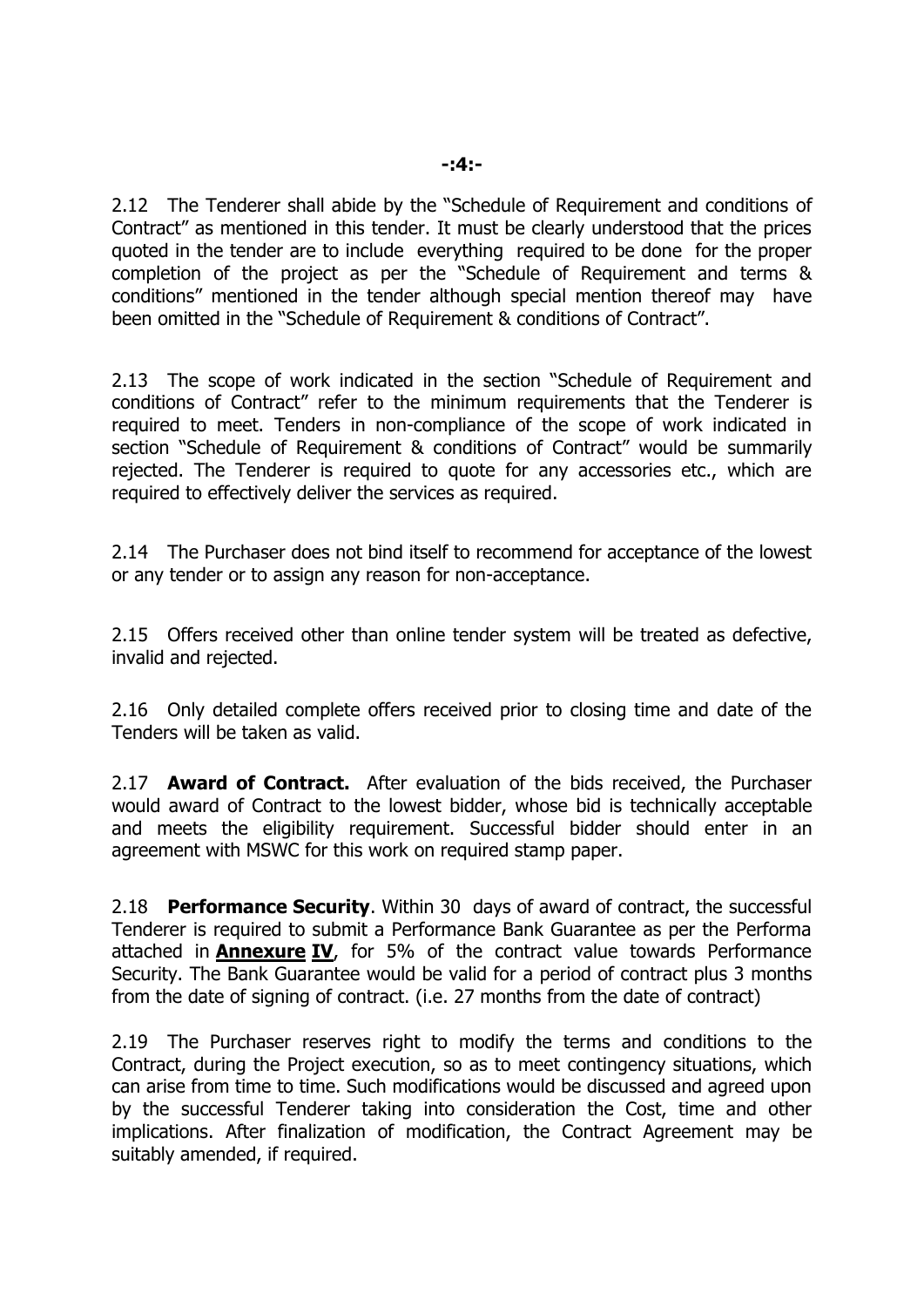2.20 The prices (exclusive of taxes) shall remain firm and unchanged for the two years of operation.

2.21 Tender documents are not transferable.

### **Section 3: Eligibility Criteria for Tender**

The Agency has to comply with following requirements while submitting the E-tender (Scanned/PDF original Document- Attested copies)

3.1 The Tenderer should be authorised Channel Partner of M/s HP India for rendering comprehensive AMC services for HP Servers. The bidder should submit a certificate from M/s HP India, as proof of its partnership with the M/s HP India for providing the services.

3.2 The Tenderer must have back to back agreement with the OEM, M/s HP for supply of spares and support. The Tenderer must submit authorisation letter from OEM, M/s HP clearly stating that Tenderer has the authority and competence to provide services for HP make equipment and that HP will extend all support to them in discharging their service contract.

3.3 The Tenderer must have completed such AMC in the Private Ltd./ Public Ltd. /Government/Semi-Government/PSU's in the last two years. Proof of such contract must be furnished at the time of submission of bid.

3.4 The Tenderer should have annual turnover worth Rs. 50 Laces or more for the last 2 years (Copy of the balance sheet duly singed by CA is to be enclosed.) with UDIN number and copy of ITR for last 2 years.

3.5 Attested copies of following documents should be submitted by agency along with above technical documents.

a)PAN Card

b)GST Registration Certificate

c)Company Registration certificate or Partnership Deed duly registered in case of firm

3.6 If tenderer blacklisted by any Government offices will not be eligible to participate in this tender. An undertaking to this effect will have to be given at the time of submitting the tender.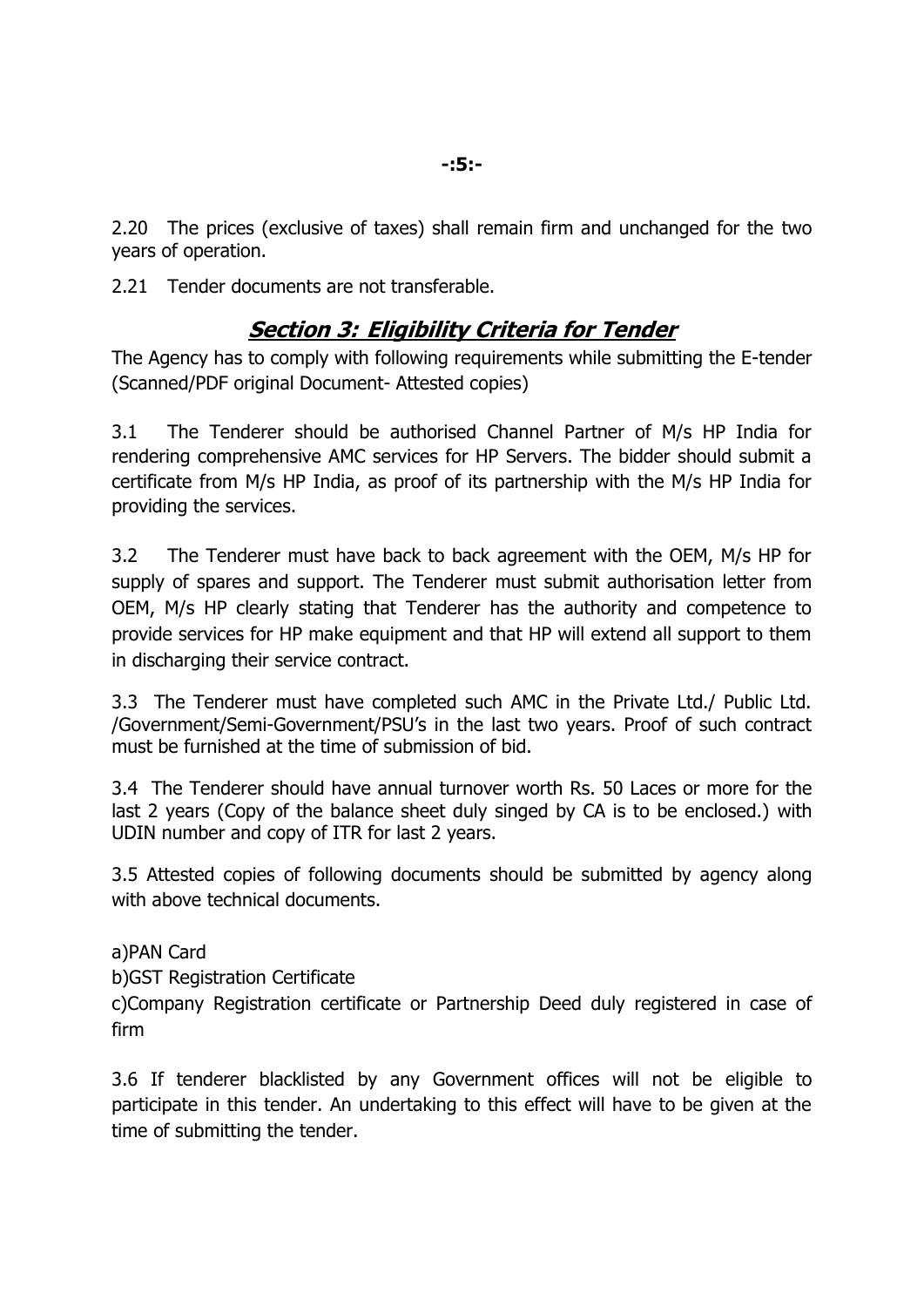### **Section 4: Schedule of Requirement and Conditions of Contract**

- 4.1 The services to be provided by the contractor are as follows:
	- a) Contractor shall provide comprehensive maintenance services, including labor, repair and replacement of the faulty parts, for HP Servers in order to keep the equipments in good working condition. The Contractor shall keep sufficient quantity of spare parts as applicable to the items in the scope of coverage for rendering AMC services with the minimum possible downtime throughout the tenure of the contract.
	- b) The maintenance service does not include Electrical work external to equipment or maintenance of accessories, attachments, equipment or other devices not covered under the agreement. Consumables like Toner/Ink cartridges, ribbons, and toners etc. are also beyond the provisions of contract.
	- c) The above service consists of preventive and corrective maintenance and includes carrying out of the necessary repairs with original spare parts only. The contractor is expected to repair/replace the item in case of any hardware failure, within SLA Period as per agreement after the defect has arisen.
	- d) In case of non availability of spares, the contractor shall provide an equivalent system for use within the limits of downtime as provided in the contract till such spares/repair of the system is carried out without any additional charges. Failure to provide equivalent systems within the time frame allowed for downtime will attract penalty as indicated in the contract.
	- e) Provision of equivalent systems include loading and Maintaining of necessary software's (OS & other general application software's), configuration of the system and making the system operational till such a time as the original system is restored to the satisfaction of the purchaser.
	- f) In case the system is to be repaired with parts other than original parts due to non availability of original spare part, the contractor should give proof of non availability of original spare from OEM. The alternative spare part should be approved by the Purchaser before replacement. The supply of spares is the responsibility of Contractor.
	- g) All replacements of defective parts of equipments carried out during the above maintenance would be the property of Purchaser while the defective part becomes the property of Contractor.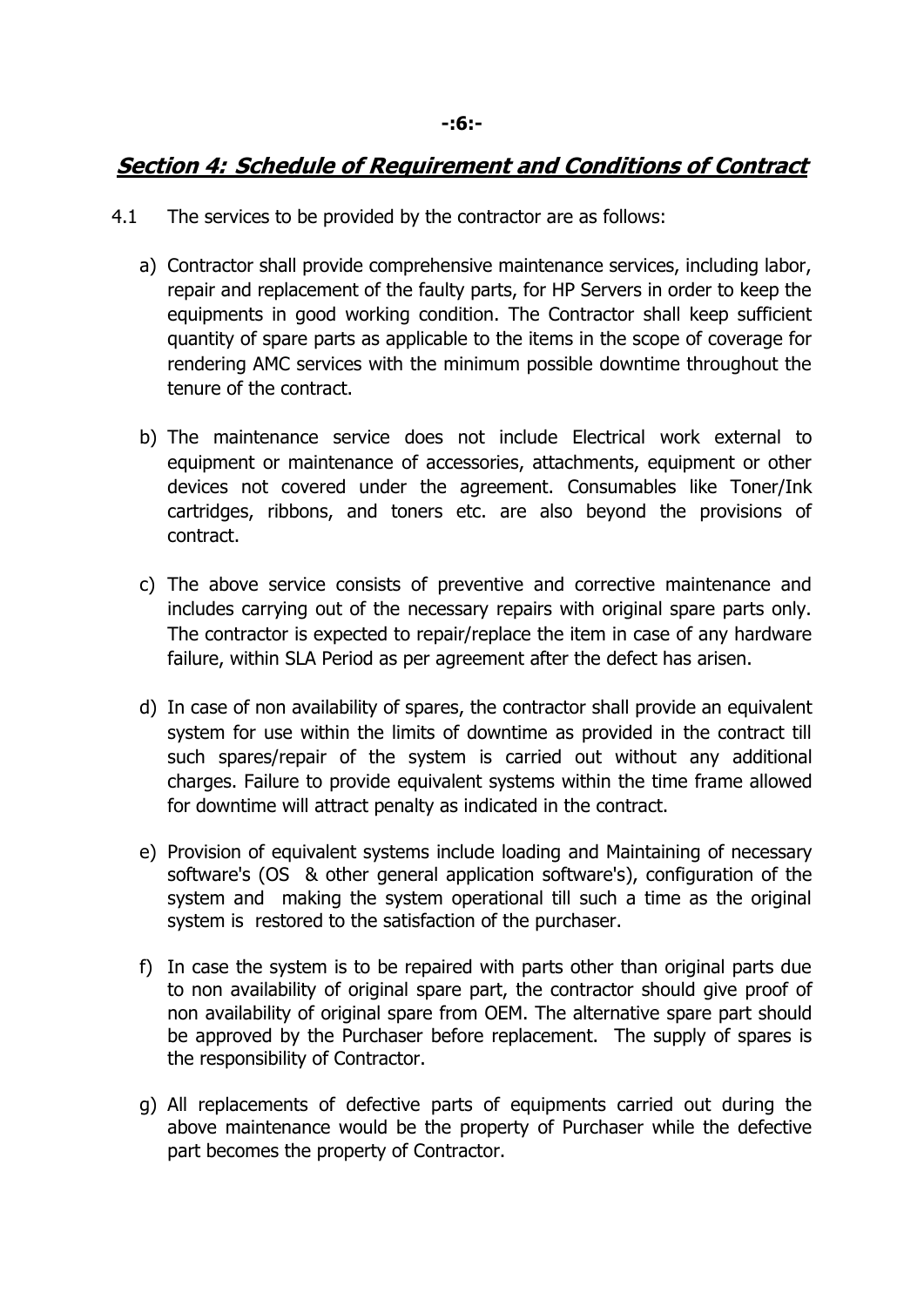4.2 Within 07 days of such award of contract, the successful Tenderer, shall commence the services, covering the entire scope of work, under the contract after taking over the assignment from Current AMC provider, if any.

#### 4.3 **Maintenance of Software covered under warranty**

- a) The manufactories software, other software and OS installed on servers and other equipments are coved under the AMC. Which include loading of necessary software's and maintaining of the same (OS & other general application software's), configuration of the system and making the system operational as per requirements of MSWC.
- b) The system may undergo changes due to shifting of various equipment, additions or deletions at the time of signing of contract or during the currency of the contract. For any such alterations, intimation shall be given to the contractor and if any new addition is not maintained through warranty clause but through AMC. Similarly, the deletion shall also be intimated to the contractor and charges shall be deducted for the purpose of payment to contractor.

#### 4.4 **SLA and Penalty for shortfall in SLA**

4.4.1 The details of SLA is attached an Annexure "III"

4.4.2 The Contractor shall depute their Engineers at MSWC office for AMC/preventive maintenance of the Servers whenever required i.e. within 04 hours from the time complaint is lodged.

4.4.3 All the defects reported shall be repaired/ replaced and Server made operational within Stipulated SLA period after lodging of the complaint. A penalty of Rs. 1000/- (Rupees one thousand only) per day will be imposed on the contractor if the defects are not rectified within aforesaid period after lodging the complaints. Faults booked will be treated as rectified only if the AMC holder gets satisfactory report from the user on the date of rectification.

4.4.4 If the contractor backs out after awarding the contract or before expiry of the validity of the contract period granted and or without the consent of the Programmer of the MSWC, he will be liable to recovery at higher rates.

#### 4.5 **Confidentiality**

The contractor shall ensure that all its employee , engineers, labors maintain confidentiality means all information including data whether in written, in oral, electronics, or any other format , which relates to the administrative, technical,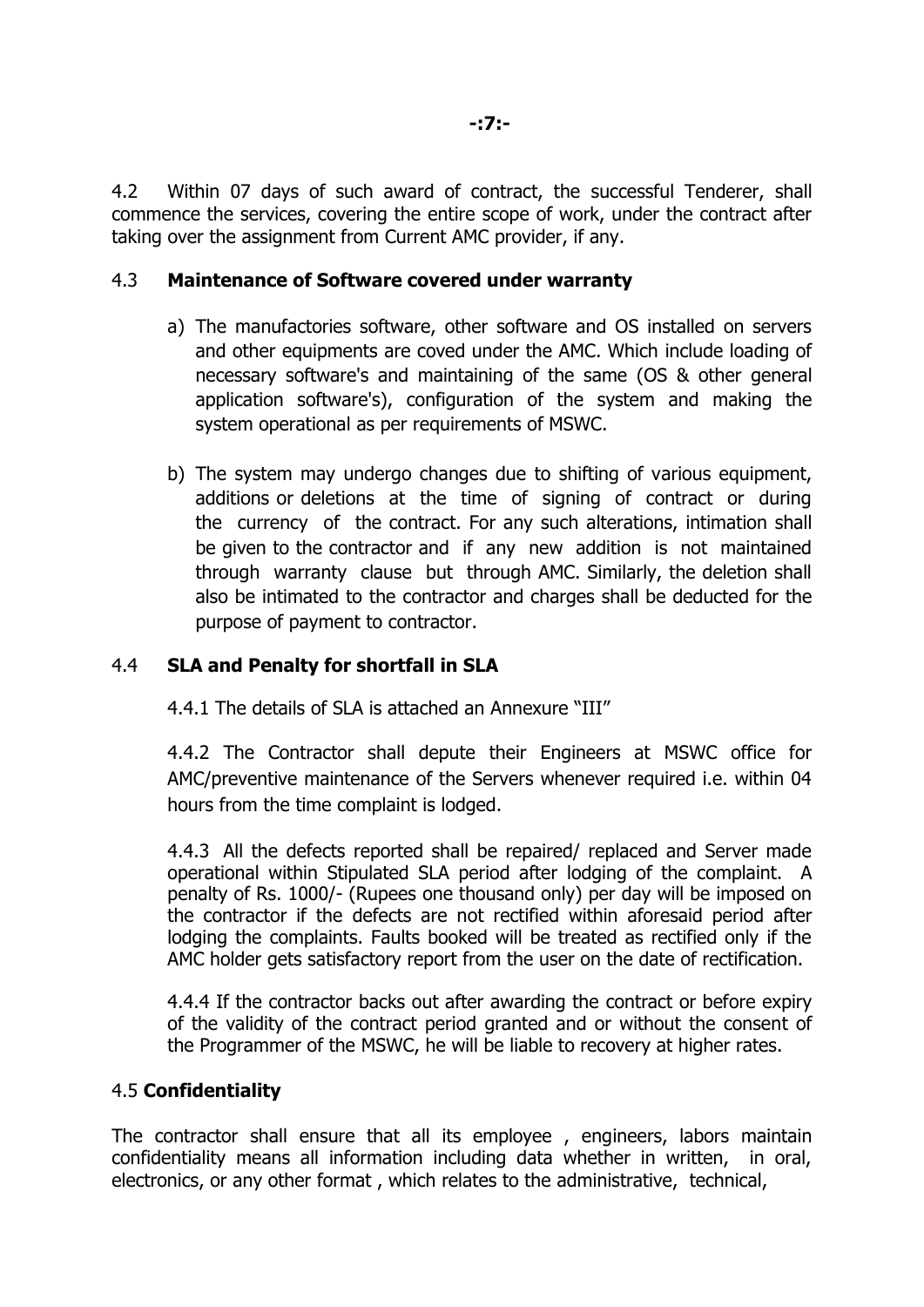financial, and business affairs, dealers, suppliers , products, developments, operations, processes, data, trade secrets, plans, budgets, and personnel of the MSWC.

#### 4.6 **Arbitration**

In the event of any dispute relating to the import or meaning of any terms and conditions which could not be solved amicably by the parties, may refer the matter to the Sole Arbitrator to be appointed by MSWC on the request of either of the parties for arbitration in consonance with the provisions of the Arbitration and Conciliation Act, 1996(Act 26 of 1996), on the designated reference in dispute.

#### 4.7 **Governing Laws & regulation**

All legal proceedings shall be under the jurisdiction of courts situated in the Pune. This Agreement shall be covered and construed in accordance with Laws of India including without limitation, the relevant Central/ State Acts and Rules, Regulations and Notifications issued and amended there under from time to time.

#### 4.8 **Contract Termination:**

4.8.1 **Termination for Default.** MSWC may, without prejudice, to any other remedy for breach of contract, by written notice of default sent to the Contractor, terminate the contract in whole or in part if:

- a) The qualified Contractor fails to deliver any or all of the obligations within the time period(s) specified in the contract, or any extension thereof granted by MSWC.
- b) The qualified Contractor fails to perform any other obligation(s) under the contract.

In case of termination for default, MSWC reserves the right to forfeit the Performance Bank Guarantee submitted by the Contractor for successful execution of project.

4.8.2 **Termination for Insolvency, Dissolution etc.** MSWC may at any time terminate the contract by giving written notice to the Contractor without compensation to the Contractor, if the Contractor becomes bankrupt or otherwise insolvent or in case of dissolution of firm or winding up of company, provided that such termination will not prejudice or effect any right of action or remedy which has accrued thereafter to MSWC.

4.8.3 **Termination for Convenience.** MSWC reserves the right to terminate by prior written notice, the whole or part of the contract. The notice of termination shall specify that termination be for MSWC's convenience, the extent to which performance of work under the contract is terminated and the date on which such termination becomes effective.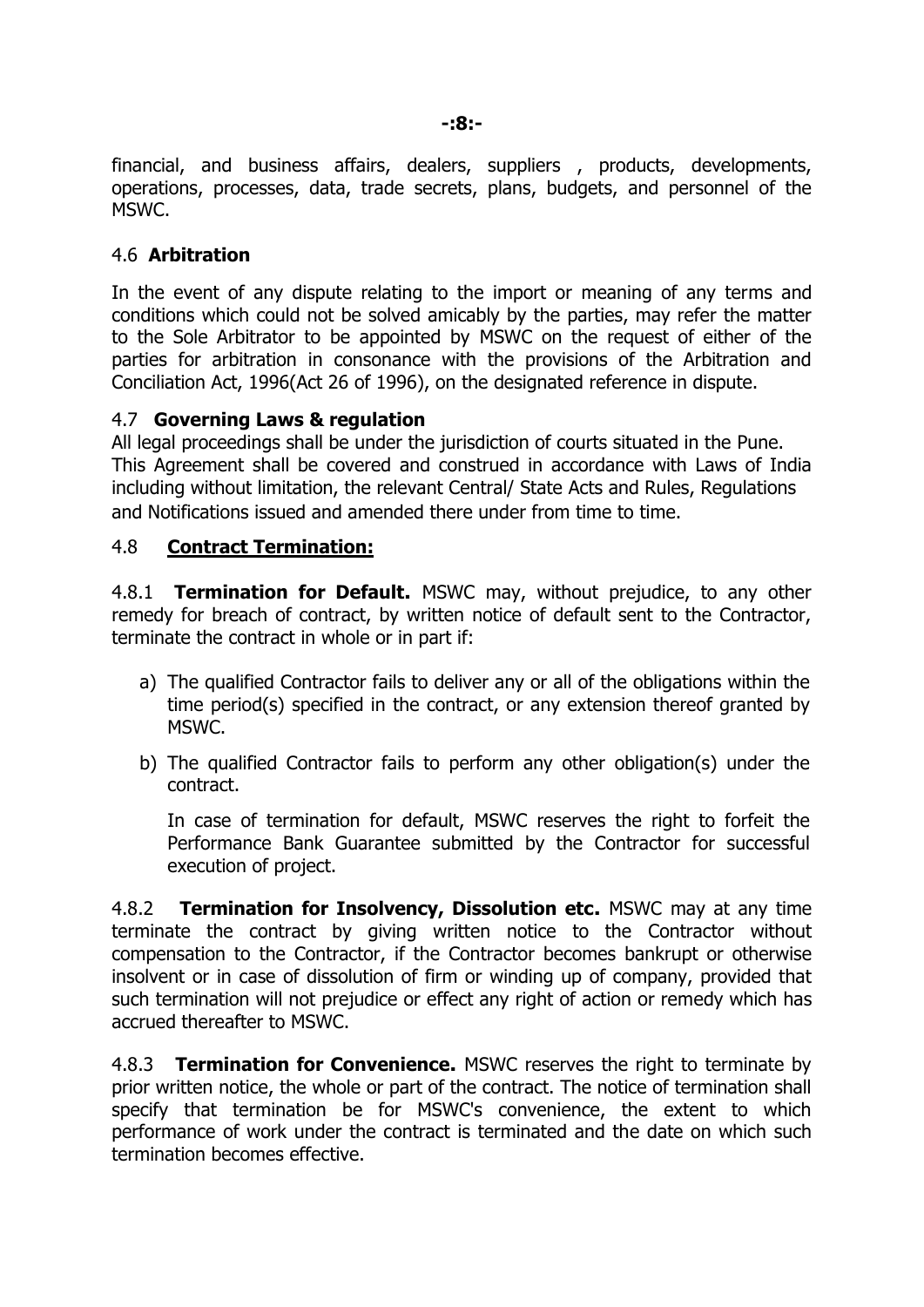#### 4.9 **No Claim Certificate**

The qualified Contractor shall not, be entitled to make any claim, whatsoever, against MSWC under or by virtue of or arising out of this contract nor shall MSWC entertain or consider any such claim after Contractor shall have signed a "no claim" certificate in favour MSWC in such forms as shall be required by MSWC after the works are finally accepted.

#### 4.10 **Suspension**

MSWC may, by a written notice of suspension, suspend all payments to the Contractor under the contract, if the Contractor failed to perform any of its obligations under this contract, (including the carrying out of the services) provided that the such notice of suspension:

- a) Shall specify the nature of the failure and
- b) Shall request the Contractor to remedy such failure within a specified period from the date of issue of such notice of suspension.

#### 4.11 **Force Majeure**

Notwithstanding the provisions of the contract, the Contractor shall not be liable for forfeiture of its performance guarantee, Penalty or termination for default, if and to the extent that, it's delay in performance or other failure to perform its obligations under the contract is the result of an event of standard MSWC Force Majeure.

#### 4.12 **Protection & Limitations**

4.12.1 Contractor the ("Indemnifying Party") undertakes to indemnify MSWC (the "Indemnified Party") from and against all losses, claims or damages including losses, claims or damages on account of bodily injury, death or damage to any tangible assets.

4.12.2 There shall be no limitation of liability in case of any damages for bodily injury (including death) and damage to real property and tangible personal property as also intangible personal property and intellectual property rights. Personnel assigned by Contractor to perform the Services shall be employees of Contractor, and under no circumstances will such personnel be considered employees of client. Contractor shall have the sole responsibility for supervision and control of its personnel and for payment of such personnel's entire compensation, including salary, worker's compensation, employee and disability benefits and shall be responsible for all employer obligations under all applicable laws including obligations for withholding tax under the Income Tax Act and other social security taxes under the relevant laws.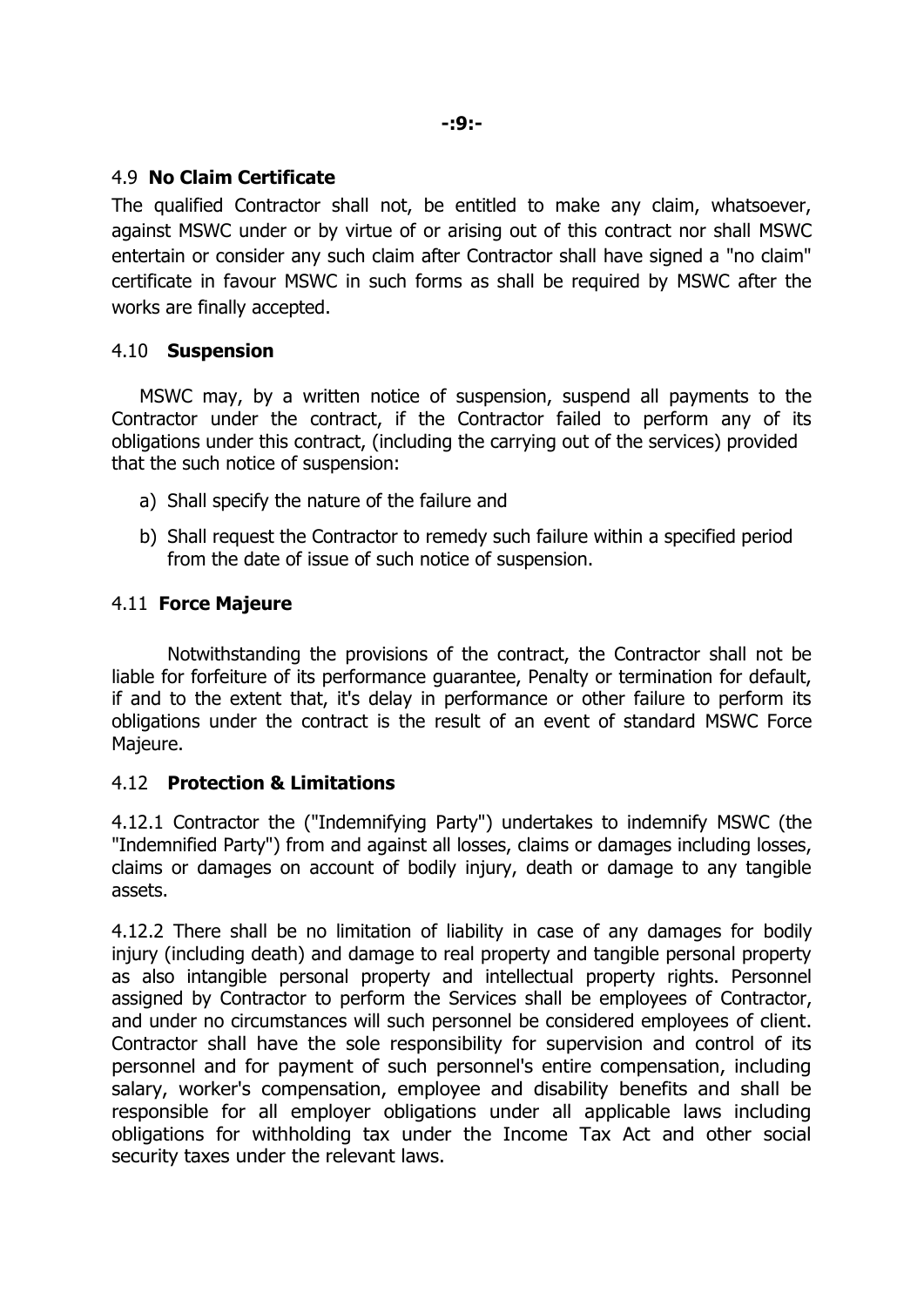4.12.3 Contractor shall provide indemnity towards any damage, misdemeanor of the Contractor employees or authorized personnel, appointed distributors, agents or subcontractors to MSWC. Further MSWC shall not be responsible for any payments, statutory obligations like insurance cover, PF, etc., for accident, mishap, handicap and/or death occurring and affecting Service Providers employees or authorized personnel, appointed distributors, agents or subcontractors during and after the provision of the Services at MSWC premises. MSWC shall be entitled to full disclaimer and immunity towards compensations of any type and in any form, for the consequences of the services being provided including any eventual loss or damage suffered by the service provider, in any manner.

#### 4.13 **Sub-contracting.** No sub-contracting is allowed.

4.14 **Payment Terms & Schedule.** The bills shall be prepared by the contractor and submitted to MSWC Office. Payment shall be made on following conditions:-

- a) All payments to the Contractor shall be made subject to deduction of TDS (Tax deduction at Source) as per the Income -Tax Act 1961 and other taxes if any as per the Government of India Rule.
- b) Payment will be made to the Contractor on quarterly basis at the end of each quarter after services has been satisfactory rendered in the preceding quarter.
- c) Payment shall be made after making recoveries on account of penalties for short fall in SLA as detailed in para 4.4 above.
- d) MSWC can convey specific observations to any incorrect/wrong-invoiced amounts by written notice to the Contractor.
- e) No advance payment in any case would be made to the contractor.

#### 4.15 **Warranty**

a) The Contractor shall provide the warranty for 12 months that items supplied/replaced shall be new and free from all defects and faults in material, workmanship and manufacture and shall be of the highest grade and consistent with the established and generally accepted standards for materials of the type ordered and shall perform in full conformity with the specifications and drawings. The Contractor shall be responsible for any defects that may develop under the conditions provided by the Contract and under proper use, arising from faulty materials, design or workmanship such as corrosion of the equipment, inadequate quantity of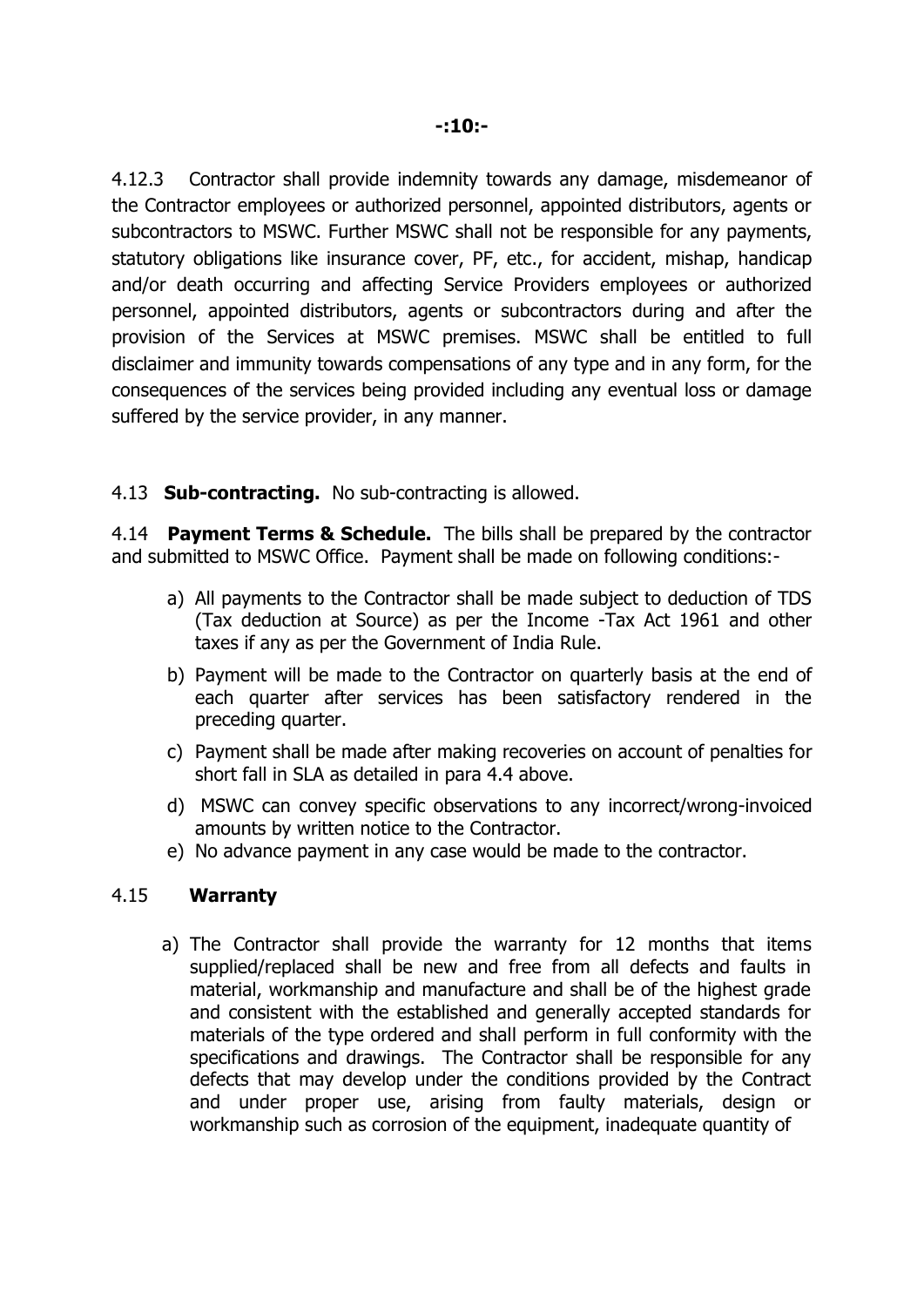materials to meet equipment requirements, inadequate Contract protection, deficiencies in circuit design and/or otherwise and shall remedy such defects at his own cost when called upon to do so by MSWC who shall state in writing in what respect the stores are faulty. This warranty shall survive inspection or payment for, and acceptance of goods, but shall expire except in respect of complaints notified prior to such date, twelve months after the store have been taken over.

b) If it becomes necessary for the Contractor to replace or renew any defective portion/portions of the equipment under this clause, the provisions of the clause shall apply to the portion/portions equipment so replaced or renewed or until the end of the above mentioned period of twelve months, whichever may be later. If any defect is not remedied within a reasonable time. MSWC may proceed to do the work at the contractor's risk and expenses, but without prejudice to any other rights, which MSWC may have against the Contractor in respect of such defects.

c) Replacement under warranty clause shall be made by the Contractor free of all charges at site including freight, insurance and other incidental charges.

4.16 The Maintenance Contractor shall maintain a proper call report. The contractor shall record the calls attended and get the signature of the user along with User's name.

4.17 After expiry of the Contract, all the machines are to be handed over by the outgoing AMC Contractor to the in-charge or to the new AMC Contractor within 7 working days of expiry of Contract in working conditions and a certificate to this effect is required to be obtained by the Contractor from the concerned Officer incharge of the maintenance and to be produced along with the final claim of the AMC charges. The faults pointed out by new AMC Contractor during the inspection before takeover of the Servers are to be rectified within next one working day by the outgoing AMC Contractor, and any further delay in rectification of faults thus pointed out shall make him liable for imposition of penalty as per Tender terms and conditions applicable to outgoing AMC Contractor. Failure to handover all the machines within 7 days will attract penalty at the rate of Rs. 2000/- per day.

4.18 **Nodal Officer: Programmer, MSWC** shall officiate as Nodal Officer for dealing all matter relating to this contract.

4.19 **Commencement of the Contract**: The Contractor shall commence the work within 7 days of issue of this contract document. The period of operation of the Contract shall be 36 months from the date of start of contract. Immediately after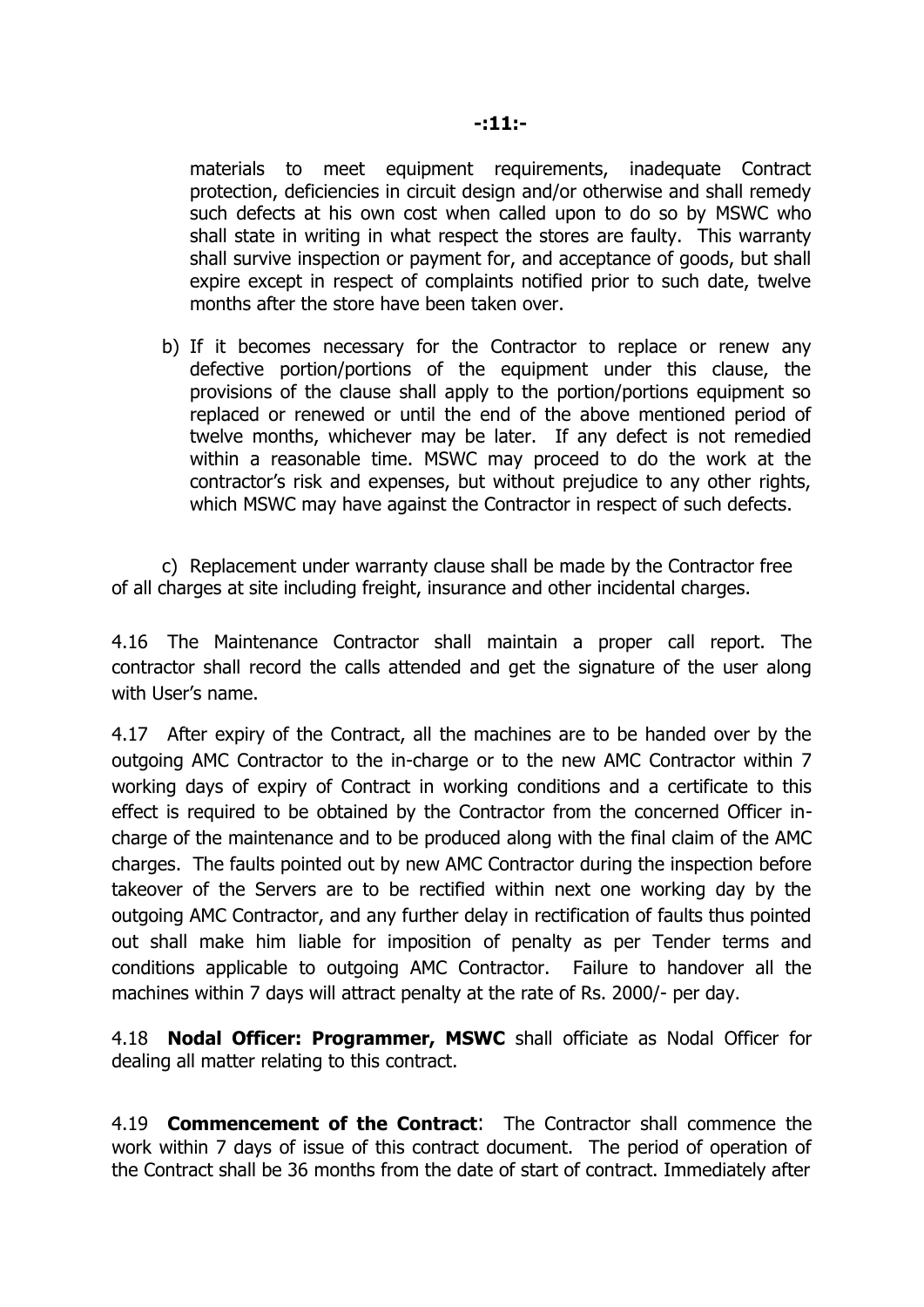placing of the contract, the Contractor shall designate its representatives, who will work closely with Nodal Officer for the execution of the work. The Contractor's representatives are obliged to work in close coordination with the Nodal Officer and abide by the directives issued to them that are consistent with the terms of the contract. The Contractor's representative shall be responsible for managing the activities of all personnel engaged for performance under the contract.

#### 4.20 **Performance Security**

- a. The Service Provider shall furnish performance security to MSWC for an amount equivalent to **5%** of Contract value \_\_\_\_\_\_\_\_\_\_\_\_\_(Rupees \_\_\_\_\_\_\_\_\_\_\_\_\_\_\_\_\_\_\_\_\_\_\_\_ Only) in the form of Bank Guarantee as per the proforma in Annexure 'IV' .
- b. Performance Guarantee will be valid for a period of contract.
- c. The proceeds of the performance security shall be payable to MSWC as compensation for any loss resulting from the supplier's failure to complete their obligations under the Contract.
- d. The Performance Security Bond will be discharged by MSWC after completion of the Supplier's performance obligations under the contract.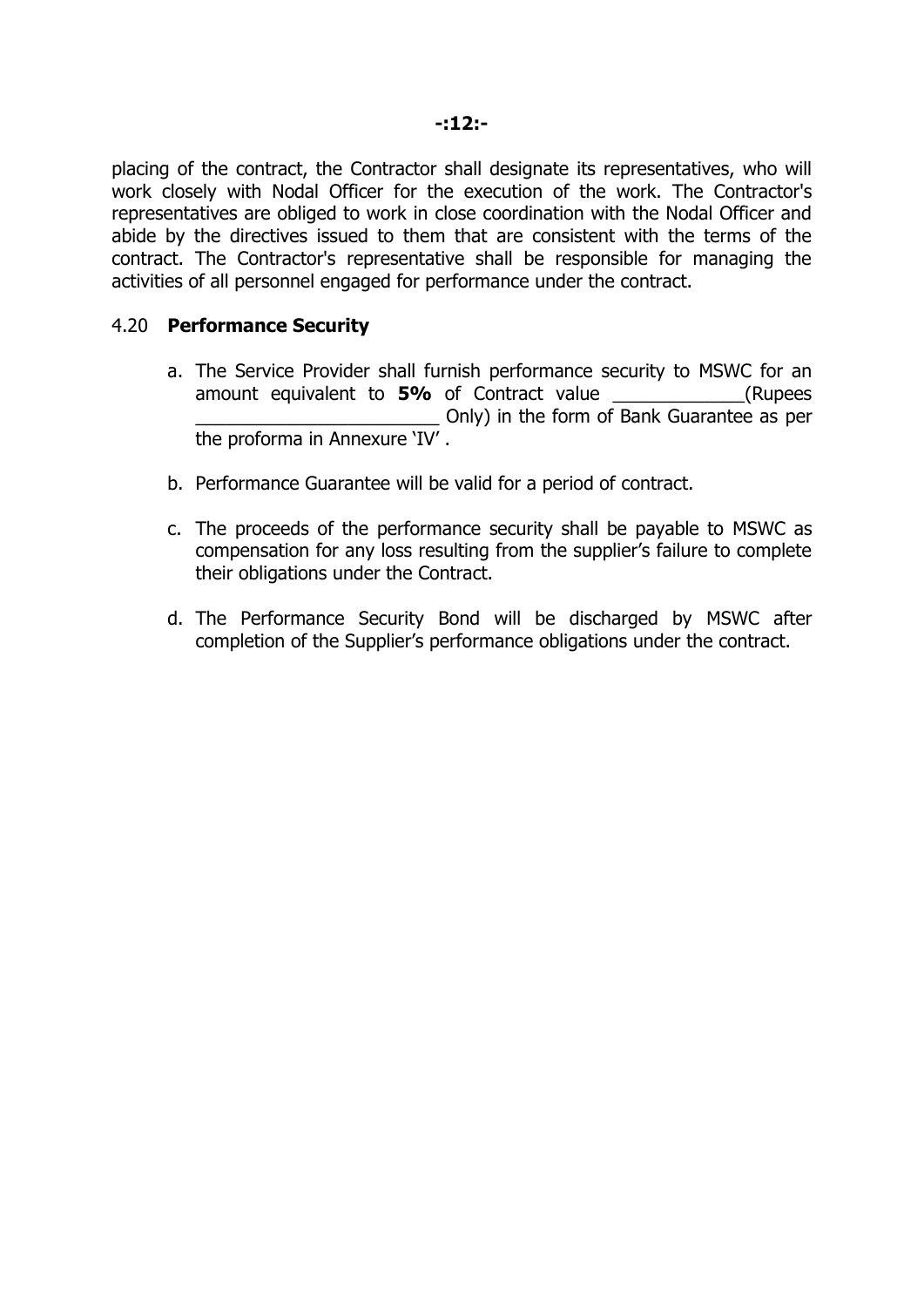### **Annexure-"I"**

## **Serial Number Details of Servers**

| Sr.<br>No | <b>Description</b>                                                                                                                 | <b>Serial No</b>  | <b>Type of SLA</b>                |
|-----------|------------------------------------------------------------------------------------------------------------------------------------|-------------------|-----------------------------------|
| 1.        | HP EVA 6400 SAN Storage                                                                                                            | SGH145XKT8        | 24 CTR, 24 X 7, Onsite Response   |
| 2.        | HP MPX200 Multifunction Router 1GbE<br>Base                                                                                        | MY5139N084        | <b>NBD Response</b>               |
| 3.        | HP X3400 G2 Network Storage<br>Gateway                                                                                             | SGH145XKT6        | <b>NBD Response</b>               |
| 4.        | HP X3400 G2 Network Storage<br>Gateway                                                                                             | SGH145XKT7        | <b>NBD Response</b>               |
| 5.        | MSL2024 Backup Library                                                                                                             | MXA138Z55W        | 4 Hr, 24 X 7, Onsite Response     |
| 6.        | HP BL 460c G6 Blade Server                                                                                                         | CN71440N6S        | 4 Hr, 24 X 7, Onsite Response     |
| 7.        | HP BL 460c G6 Blade Server                                                                                                         | CN71440N72        | 4 Hr, 24 X 7, Onsite Response     |
| 8.        | HP BL 460c G6 Blade Server                                                                                                         | CN71440N6Z        | <b>NBD Response</b>               |
| 9.        | HP BL 460c G6 Blade Server                                                                                                         | CN71440N6W        | <b>NBD Response</b>               |
| 10.       | HP BL 460c G6 Blade Server                                                                                                         | CN71440N73        | <b>NBD Response</b>               |
| 11.       | HP BL 460c G6 Blade Server                                                                                                         | CN71440N6Y        | 4 Hr, 24 X 7, Onsite Response     |
| 12.       | HP BL 460c G6 Blade Server                                                                                                         | YH19MP6449        | 4 Hr, 24 X 7, Onsite Response     |
| 13.       | HP BL 460c G6 Blade Server                                                                                                         | CN71440N6T        | <b>NBD Response</b>               |
| 14.       | HP BL 460c G6 Blade Server                                                                                                         | CN71440N6R        | <b>NBD Response</b>               |
| 15.       | HP BL 460c G6 Blade Server                                                                                                         | CN71440N6X        | <b>NBD Response</b>               |
| 16.       | HP C7000 Blade Enclosure                                                                                                           | <b>SGH144XA13</b> | 24 CTR, 24 X 7, Onsite Response   |
| 17.       | <b>SAN Switch</b>                                                                                                                  | CZC140UAJ0        | 4 Hr, 24 X 7, Onsite Response     |
| 18.       | <b>SAN Switch</b>                                                                                                                  | CZC139UAEE        | 4 Hr, 24 X 7, Onsite Response     |
| 19.       | HP Data Prt drive ext UNIX/NAS/SAN<br>E-LTU / HP Data Prot Start Pk Win<br>eMedia/eLTU / HP DP On-line Backup<br>for Windows E-LTU | NA.               | 24 x7 Telephonic & Remote Support |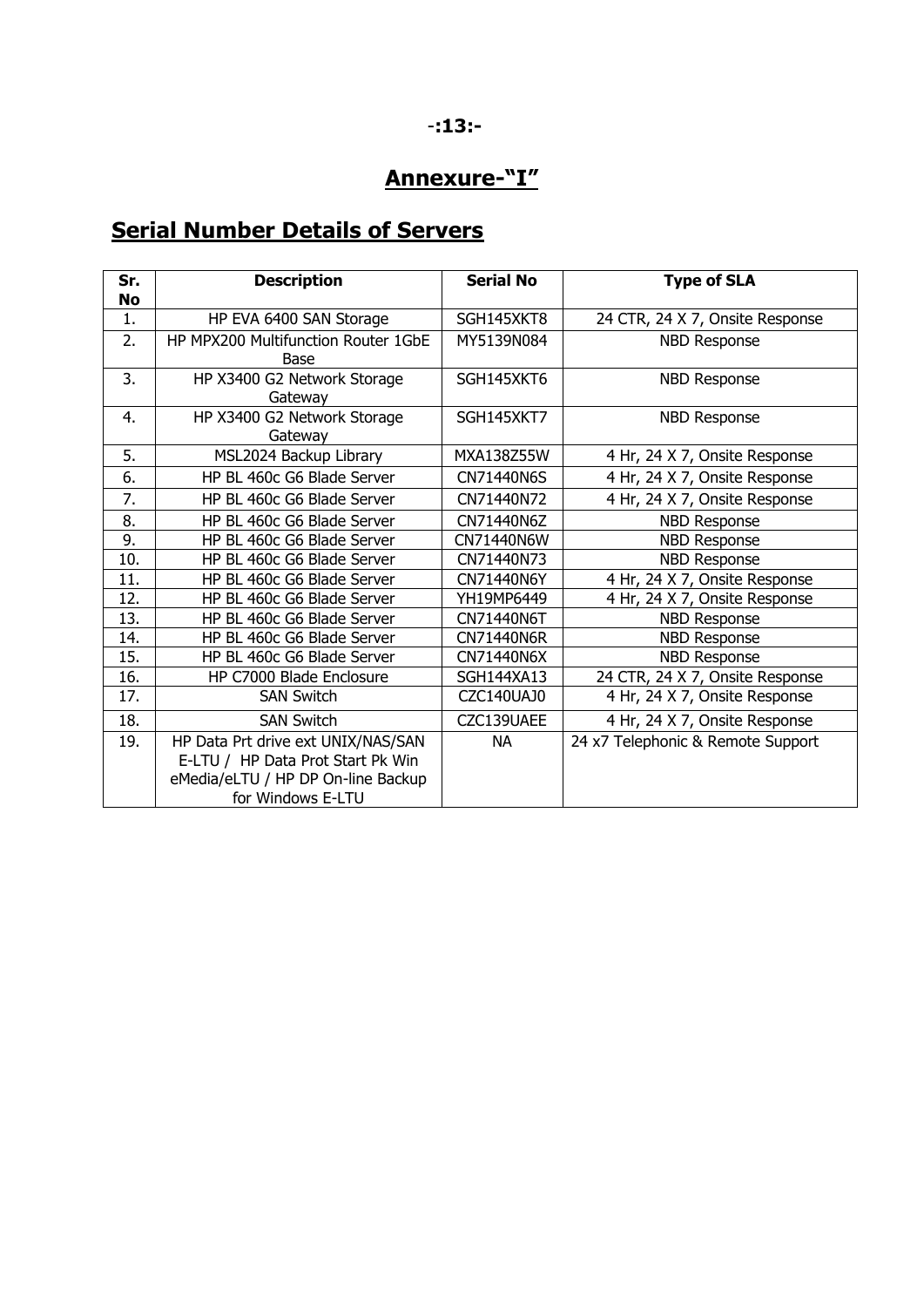# **-:14:-**

## **Annexure-"II"**

### **Format for price schedule AMC Services Note: Please mention one years rate in this format**

| Tender Inviting Authority: Chairman and Managing Director                                                                                                                                                                                                                       |                                                                                               |                     |                |              |                   |                                       |        |        |                 | <b>PRINT</b>          |                                                      |  |
|---------------------------------------------------------------------------------------------------------------------------------------------------------------------------------------------------------------------------------------------------------------------------------|-----------------------------------------------------------------------------------------------|---------------------|----------------|--------------|-------------------|---------------------------------------|--------|--------|-----------------|-----------------------|------------------------------------------------------|--|
| Nature of Work: Providing Maintenance of HP Servers in MAHARASHTRA STATE WAREHOUSING CORPORATION (MSWC), PUNE.                                                                                                                                                                  |                                                                                               |                     |                |              |                   |                                       |        |        |                 |                       |                                                      |  |
| Tender No: MSWC/Comp/ServerAMC/04/2022                                                                                                                                                                                                                                          |                                                                                               |                     |                |              |                   |                                       |        |        |                 |                       | <b>HELP</b>                                          |  |
| <b>Bidder</b><br>Name:                                                                                                                                                                                                                                                          |                                                                                               |                     |                |              |                   |                                       |        |        |                 |                       |                                                      |  |
| PRICE SCHEDULE<br>(This BOQ template must not be modified/replaced by the bidder and the same should be uploaded after filling the relevent columns, else the<br>bidder is liable to be rejected for this tender. Bidders are allowed to enter the Bidder Name and Values only) |                                                                                               |                     |                |              |                   |                                       |        |        |                 |                       |                                                      |  |
| SI.<br>No.                                                                                                                                                                                                                                                                      | Item Description                                                                              | Item Code /<br>Make | Qty            | <b>Units</b> | Estimated<br>Rate | <b>Basic</b><br>Price (in.<br>$Rs.$ ) | 9%SGST | 9%CGST | <b>18% IGST</b> | Amount<br>In Rs. $()$ | Total Amount In Rs.<br>(G8+H8+I8+J8+K8+L<br>8+N8-O8) |  |
| $\overline{1}$                                                                                                                                                                                                                                                                  | 2                                                                                             | 3                   | $\overline{4}$ | 5            | 6                 | $\overline{7}$                        | 8      | 9      | 10              | 13                    | 14                                                   |  |
| 1.00                                                                                                                                                                                                                                                                            | HP EVA 6400 SAN Storage Srno-<br>:SGH145XKT8 \ SLA-:24 CTR, 24 X 7,<br><b>Onsite Response</b> | SGH145XKT8          | 1.00           | <b>No</b>    | 0.00              |                                       |        |        |                 | 0.00                  | 0.00                                                 |  |
| 2.00                                                                                                                                                                                                                                                                            | HP MPX200 Multifunction Router 1GbE<br>Base Srno-: MY5139N084 \ SLA-: NBD<br>Response         | MY5139N084          | 1.00           | <b>No</b>    | 0.00              |                                       |        |        |                 | 0.00                  | 0.00                                                 |  |
| 3.00                                                                                                                                                                                                                                                                            | HP X3400 G2 Network Storage Gateway<br>Srno-:SGH145XKT6 \ SLA-:NBD<br>Response                | SGH145XKT6          | 1.00           | <b>No</b>    | 0.00              |                                       |        |        |                 | 0.00                  | 0.00                                                 |  |
| 4.00                                                                                                                                                                                                                                                                            | HP X3400 G2 Network Storage Gateway<br>Srno-:SGH145XKT7 \ SLA-:NBD<br>Response                | SGH145XKT7          | 1.00           | <b>No</b>    | 0.00              |                                       |        |        |                 | 0.00                  | 0.00                                                 |  |
| 5.00                                                                                                                                                                                                                                                                            | MSL2024 Backup Library Srno-<br>:MXA138Z55W \ SLA-:4 Hr, 24 X 7,<br><b>Onsite Response</b>    | <b>MXA138Z55W</b>   | 1.00           | <b>No</b>    | 0.00              |                                       |        |        |                 | 0.00                  | 0.00                                                 |  |
| 6.00                                                                                                                                                                                                                                                                            | HP BL 460c G6 Blade Server Srno-<br>:CN71440N6S \ SLA-:4 Hr, 24 X 7, Onsite<br>Response       | <b>CN71440N6S</b>   | 1.00           | <b>No</b>    | 0.00              |                                       |        |        |                 | 0.00                  | 0.00                                                 |  |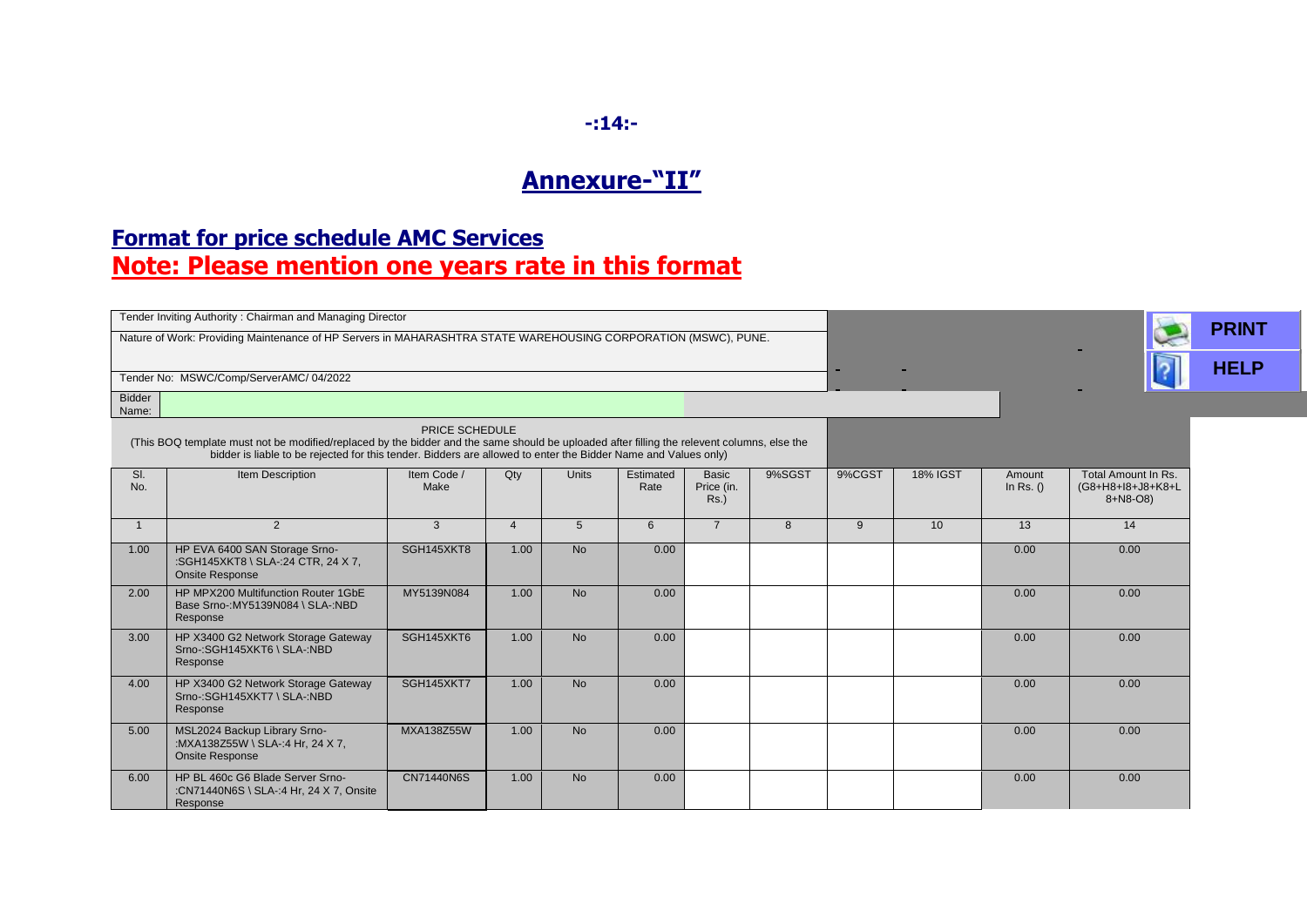| 7.00                | HP BL 460c G6 Blade Server Srno-<br>:CN71440N72 \ SLA-:4 Hr, 24 X 7, Onsite<br>Response                                                                                                  | CN71440N72        | 1.00 | <b>No</b> | 0.00 | 0.00<br>0.00 |  |  |  |  |
|---------------------|------------------------------------------------------------------------------------------------------------------------------------------------------------------------------------------|-------------------|------|-----------|------|--------------|--|--|--|--|
| 8.00                | HP BL 460c G6 Blade Server Srno-<br>:CN71440N6Z \ SLA-:NBD Response                                                                                                                      | CN71440N6Z        | 1.00 | <b>No</b> | 0.00 | 0.00<br>0.00 |  |  |  |  |
| 9.00                | HP BL 460c G6 Blade Server Srno-<br>:CN71440N6W \ SLA-:NBD Response                                                                                                                      | CN71440N6W        | 1.00 | <b>No</b> | 0.00 | 0.00<br>0.00 |  |  |  |  |
| 10.00               | HP BL 460c G6 Blade Server Srno-<br>:CN71440N73 \ SLA-:NBD Response                                                                                                                      | CN71440N73        | 1.00 | <b>No</b> | 0.00 | 0.00<br>0.00 |  |  |  |  |
| 11.00               | HP BL 460c G6 Blade Server Srno-<br>:CN71440N6Y \ SLA-:4 Hr, 24 X 7, Onsite<br>Response                                                                                                  | CN71440N6Y        | 1.00 | <b>No</b> | 0.00 | 0.00<br>0.00 |  |  |  |  |
| 12.00               | HP BL 460c G6 Blade Server Srno-<br>:YH19MP6449 \ SLA-:4 Hr, 24 X 7, Onsite<br>Response                                                                                                  | YH19MP6449        | 1.00 | <b>No</b> | 0.00 | 0.00<br>0.00 |  |  |  |  |
| 13.00               | HP BL 460c G6 Blade Server Srno-<br>:CN71440N6T \ SLA-:NBD Response                                                                                                                      | CN71440N6T        | 1.00 | <b>No</b> | 0.00 | 0.00<br>0.00 |  |  |  |  |
| 14.00               | HP BL 460c G6 Blade Server Srno-<br>:CN71440N6R \ SLA-:NBD Response                                                                                                                      | <b>CN71440N6R</b> | 1.00 | <b>No</b> | 0.00 | 0.00<br>0.00 |  |  |  |  |
| 15.00               | HP BL 460c G6 Blade Server Srno-<br>:CN71440N6X \ SLA-:NBD Response                                                                                                                      | CN71440N6X        | 1.00 | <b>No</b> | 0.00 | 0.00<br>0.00 |  |  |  |  |
| 16.00               | HP C7000 Blade Enclosure Srno-<br>:SGH144XA13 \ SLA-:24 CTR, 24 X 7,<br><b>Onsite Response</b>                                                                                           | <b>SGH144XA13</b> | 1.00 | <b>No</b> | 0.00 | 0.00<br>0.00 |  |  |  |  |
| 17.00               | SAN Switch Srno-:CZC140UAJ0 \ SLA-:4<br>Hr, 24 X 7, Onsite Response                                                                                                                      | CZC140UAJ0        | 1.00 | <b>No</b> | 0.00 | 0.00<br>0.00 |  |  |  |  |
| 18.00               | SAN Switch Srno-:CZC139UAEE \ SLA-:4<br>Hr, 24 X 7, Onsite Response                                                                                                                      | CZC139UAEE        | 1.00 | <b>No</b> | 0.00 | 0.00<br>0.00 |  |  |  |  |
| 19.00               | HP Data Prt drive ext UNIX/NAS/SAN E-<br>LTU / HP Data Prot Start Pk Win<br>eMedia/eLTU / HP DP On-line Backup for<br>Windows E-LTU Srno-:NA \ SLA-:24 x7<br>Telephonic & Remote Support | <b>NA</b>         | 1.00 | <b>No</b> | 0.00 | 0.00<br>0.00 |  |  |  |  |
| ***Total in Figures |                                                                                                                                                                                          |                   |      |           |      | 0.00<br>0.00 |  |  |  |  |
| ***Total in Words   |                                                                                                                                                                                          | Rupees only       |      |           |      |              |  |  |  |  |

### **Above commercial bid should be uploaded in given file format on online tenders site.**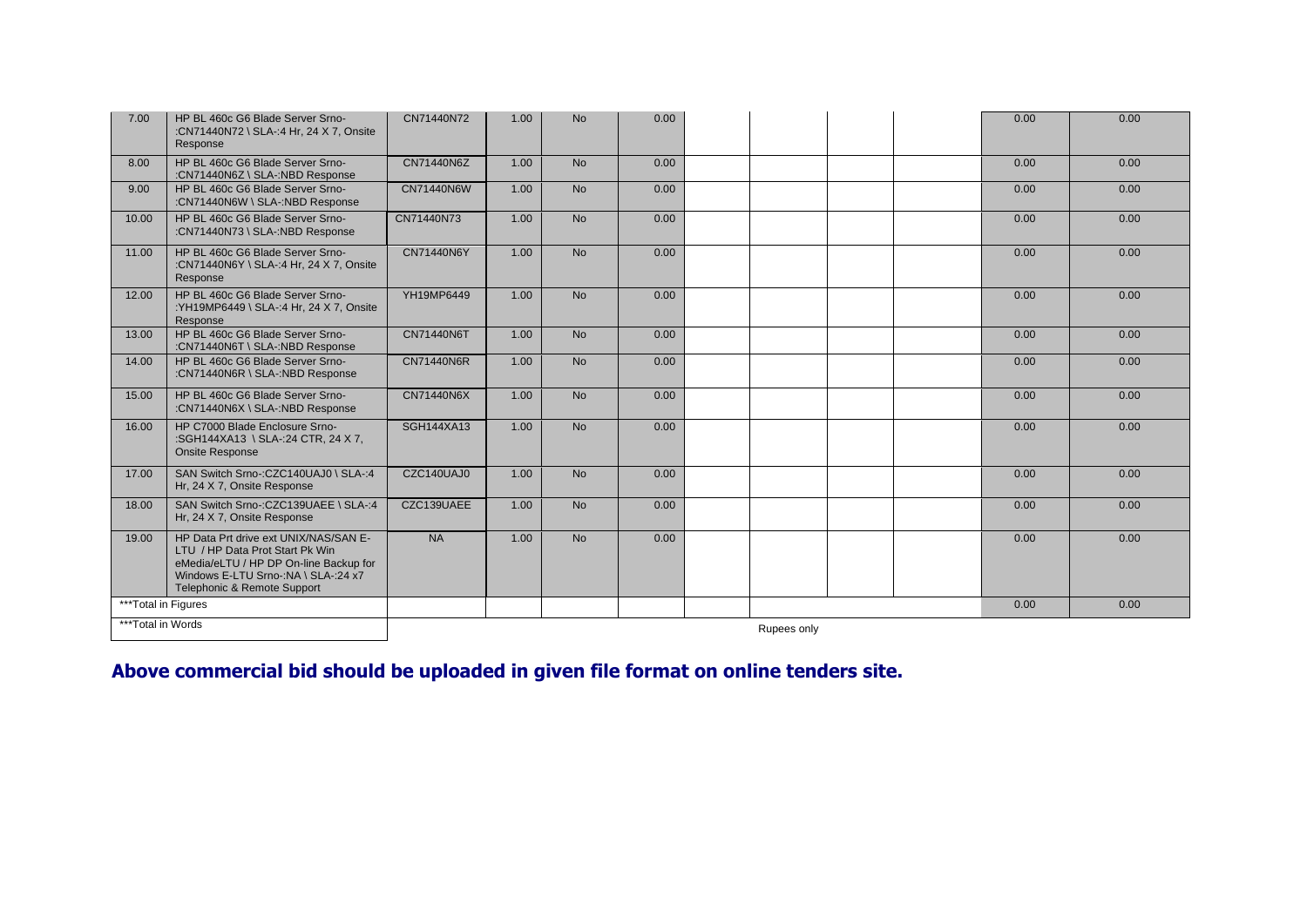#### **-:16:-**

## **Annexure "III"**

## **SLA Details**

# **Type of SLA-**

#### **24x7, 4 hours response SLA:**

Hardware Problem Diagnosis Onsite Support Parts and Material provided 4 Hr Onsite Response 24 Hrs Std Office Days 24 hrs, Day 6 24 hrs, Day 7 Holidays Covered

#### **NBD Response SLA:**

Hardware Problem Diagnosis Onsite Support Parts and Material provided NextAvail TechResource Onsite Next Cov Day Onsite Response Std Office Hrs Std Office Days

#### **24 CTR, 24x7 response SLA:**

Hardware Problem Diagnosis Onsite Support Parts and Material provided 24 Hr Call-To-Repair Time 24 Hrs Std Office Days 24 hrs, Day 6 24 hrs, Day 7 Holidays Covered Enhanced Parts Logistics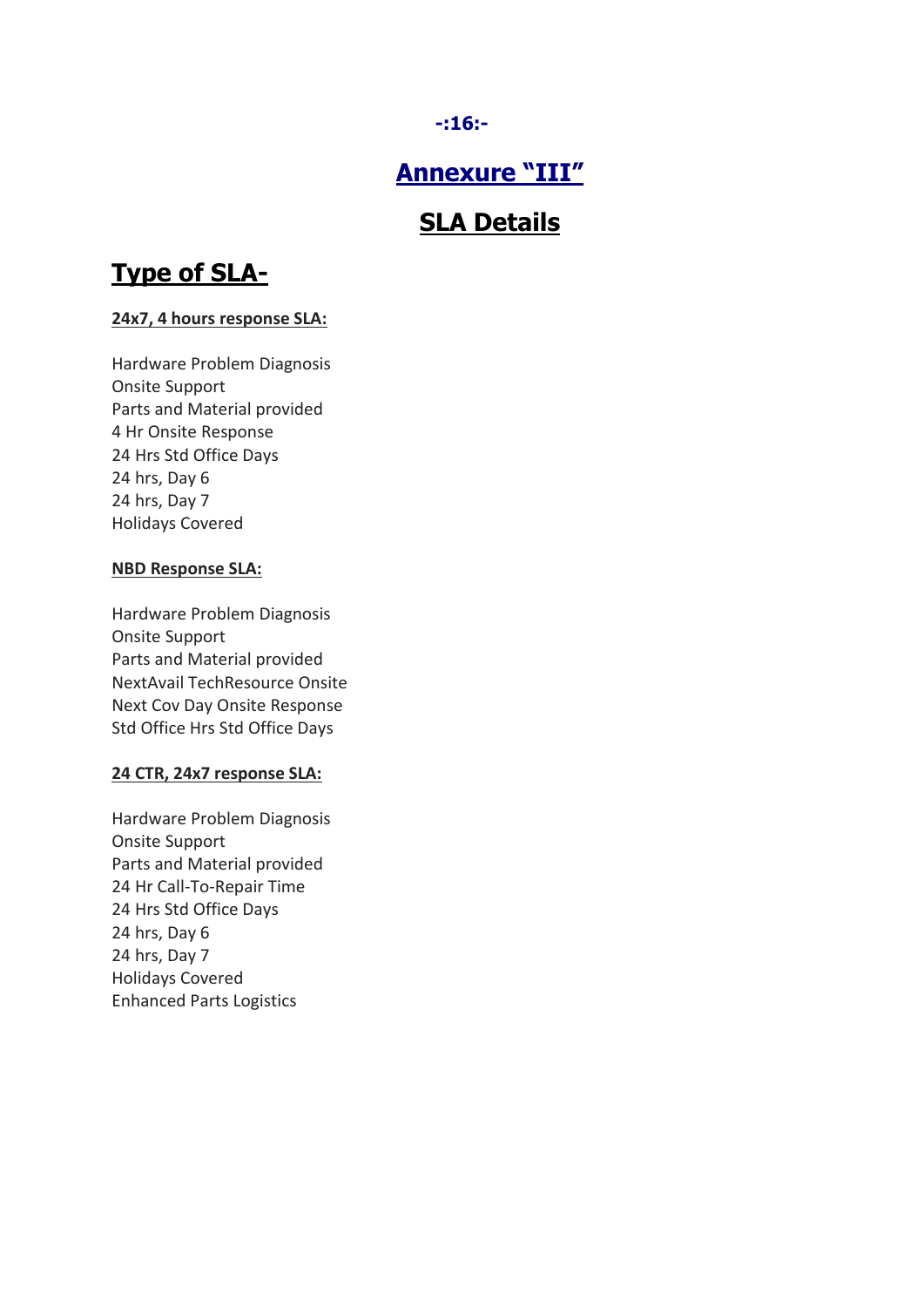### **-:17:-**

### **Annexure "IV"**

### **Annexure 3 : Bank Guarantee Proforma for Furnishing Performance Security**

 In consideration for the Maharashtra State Warehousing Corporation(hereinafter called "MSWC") having agreed to exempt........................(hereinafter called "the said Contractor(s)" from the demand, under the terms and conditions of an Agreement dated.................made between..........and.... of Performance Security for the due fulfilment of the said Contractor(s) of the terms and conditions contained in the said Agreement, on production of Bank Guarantee for Rs.................... (Rupees................................(indicated the name of the Bank) Bank") at the request of........................contractor(s) do hereby undertake to pay to the MSWC an amount not exceeding Rs....................... against any loss or damage caused to or suffered would be caused to or suffered by the MSWC by reason of any breach of the said Contractor(s) of any of the terms or conditions contained in the said Agreement.

2. We....................do hereby undertake to pay the amount due and payable under this Guarantee without any demur, merely on a demand from the MSWC stating that the amount claimed is due by way of loss or damage caused to or would be caused to or suffered by the MSWC by reason of breach by the said contractor(s) of any of the terms or conditions contained in the said Agreement or by reason of the contractor(s)'s failure to perform the said Agreement. Any such demand made on the Bank shall be conclusive as regards the amount due and payable by the Bank under this guarantee. However, our liability under this guarantee shall be restricted to an amount not exceeding Rs....

3. We undertake to pay the MSWC any money so demanded notwithstanding any dispute or disputes raised by the contractor(s)/supplier(s) in any suit or proceeding pending before any Court or Tribunal relating thereto liability under this present being absolute and unequivocal. The payment so made by us under this Bond shall be a valid discharge of our liability for payment there under and the contractor(s)/supplier(s) shall have no claim against us for making such payment.

4. We,..................further agree that the guarantee herein contained shall remain in full force and effect during the period that would be taken for the performance of the said Agreement and that it shall continue to be enforceable till all the dues of the MSWC under or by virtue of the said Agreement have been fully paid and its claim satisfied or discharged or till.........that the terms and conditions of the said Agreement have been fully and properly carried out by the said Contractor(s) and accordingly discharges this Guarantee. Unless a demand or claim under this Guarantee is made on us in writing on or before the guarantee thereafter.

5. We,................further agree with the MSWC that the MSWC shall have the fullest liberty without our consent and without affecting in any manner our obligations hereunder to vary any of the terms and conditions of the said Agreement or to extend time of performance by the said Contractor(s) from time to time or to postpone for any time or from time to time any of the powers exercisable by the MSWC against the said Contractor(s)and to forbear or enforce any of the terms and conditions relating to the said Agreement and we shall not be relieved from our liability by reason of any such variation, or extension being granted to the said Contractor(s) or